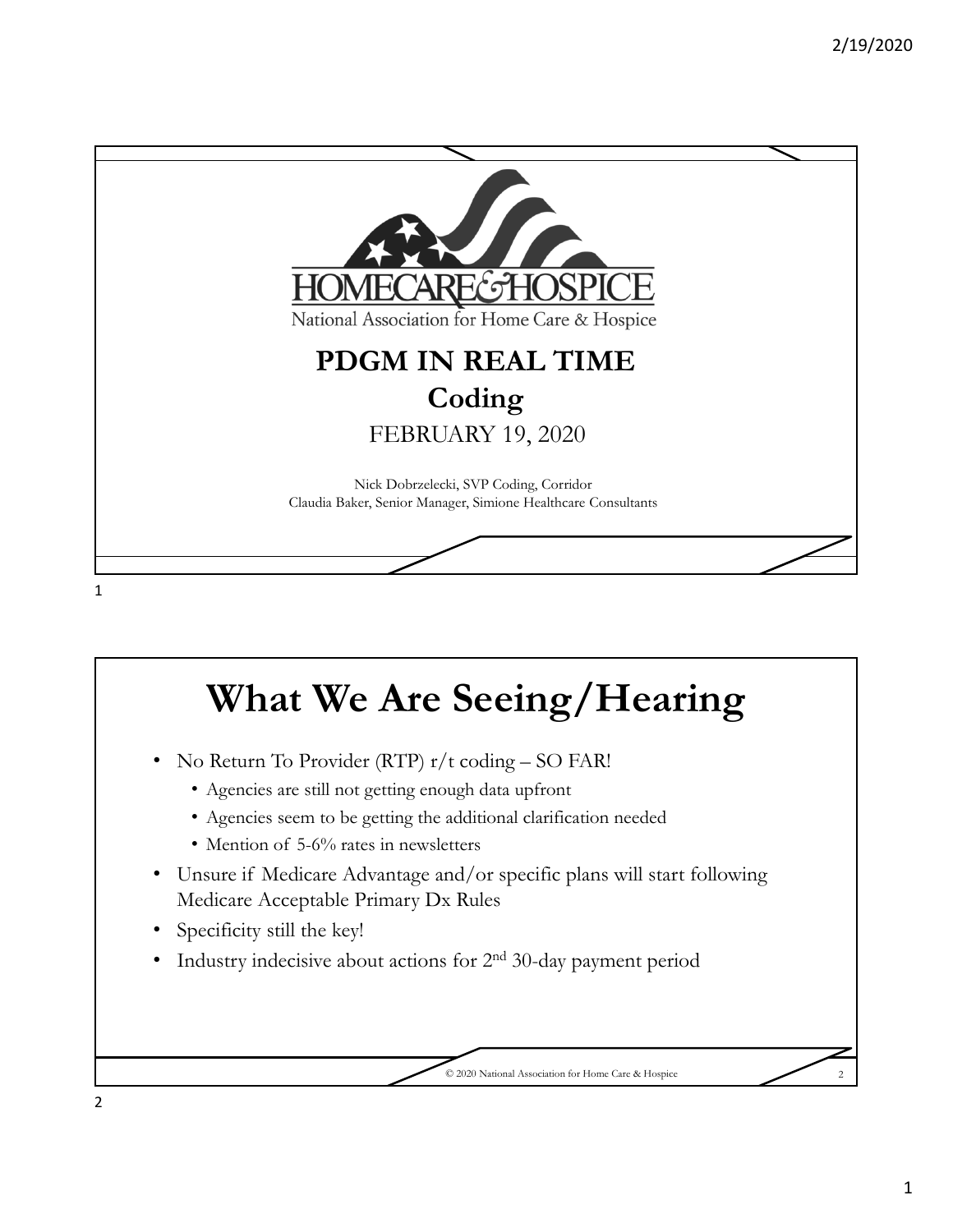

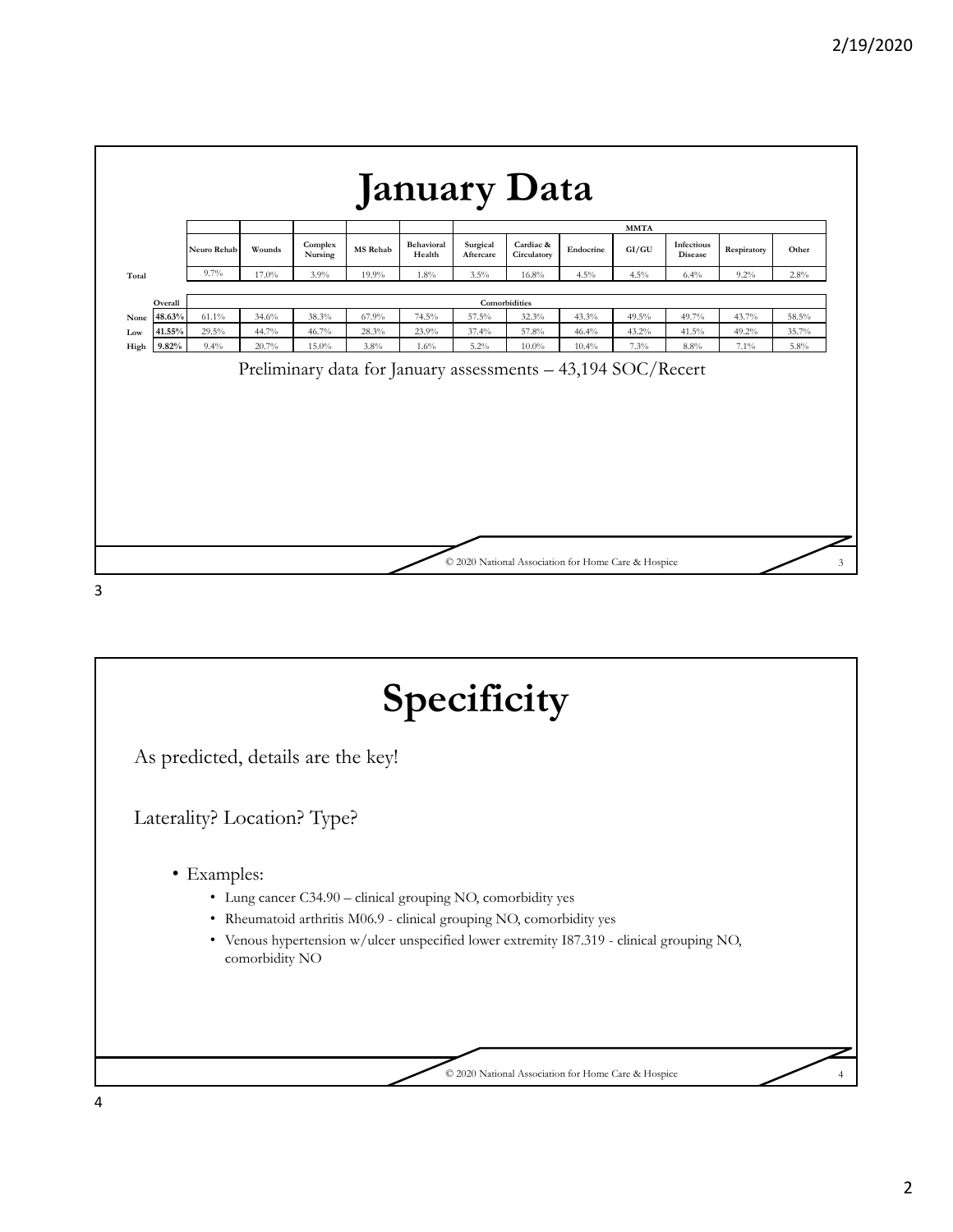# **To Change or Not To Change?**  • Industry is uncertain on best practices for updating 2nd 30-day payment period without an OASIS event • Process needs to be defined and operationalized • Education on OASIS vs Non-OASIS events Example: Patient admitted with HF diagnosis improves by second week of care. Becomes apparent the patient needs more education on diabetes, neuropathy. Focus of care shifts to those diagnoses. What goes on the 2nd payment claim? © 2020 National Association for Home Care & Hospice 5 5

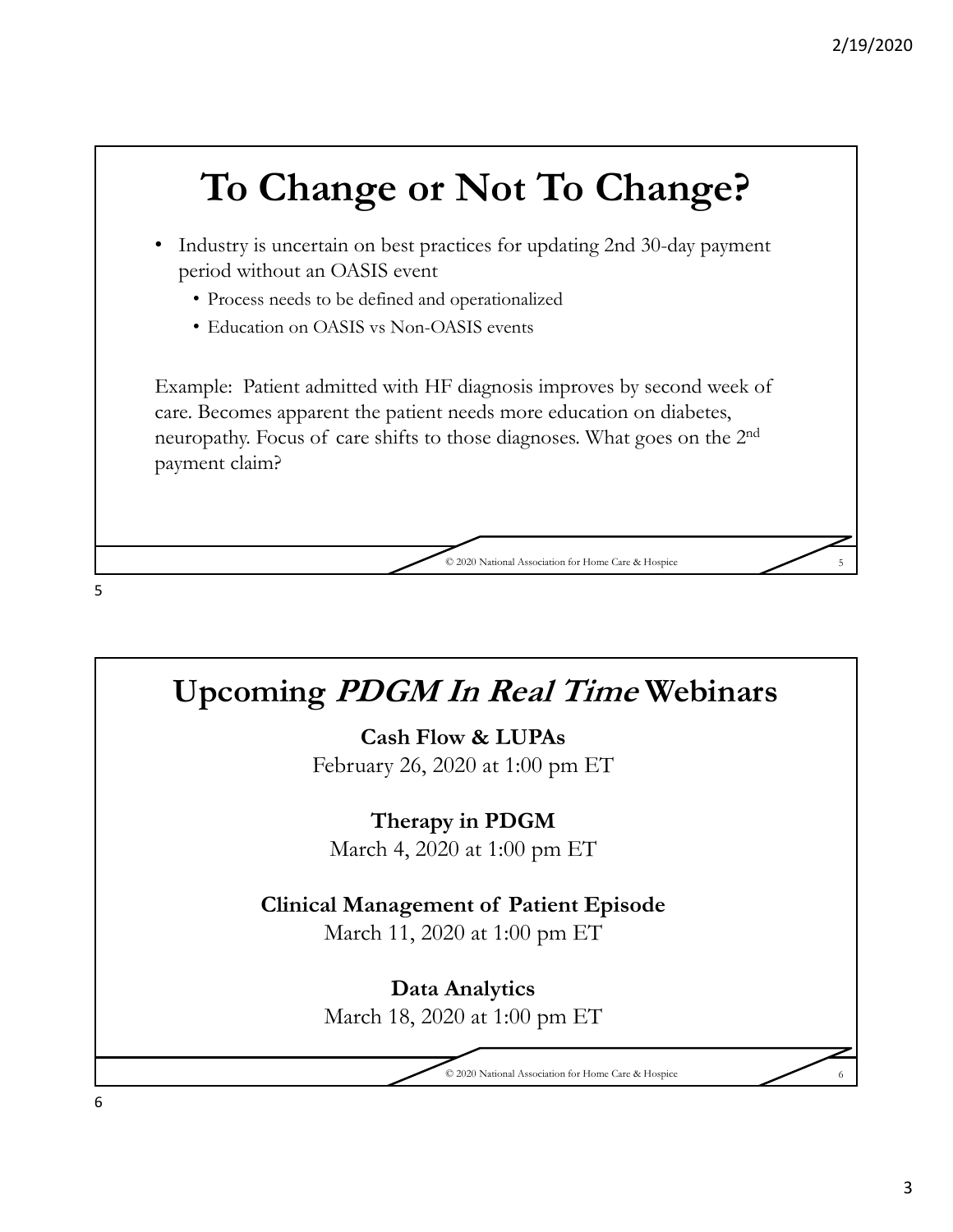## **Upcoming Events 2020 March on Washington** March 23-24 Washington, DC **2020 Financial Management Conference** July  $26-28$ Las Vegas, NV **2020 Home Care and Hospice Conference and Expo** October 18-20 Tampa, FL © 2020 National Association for Home Care & Hospice 7 7

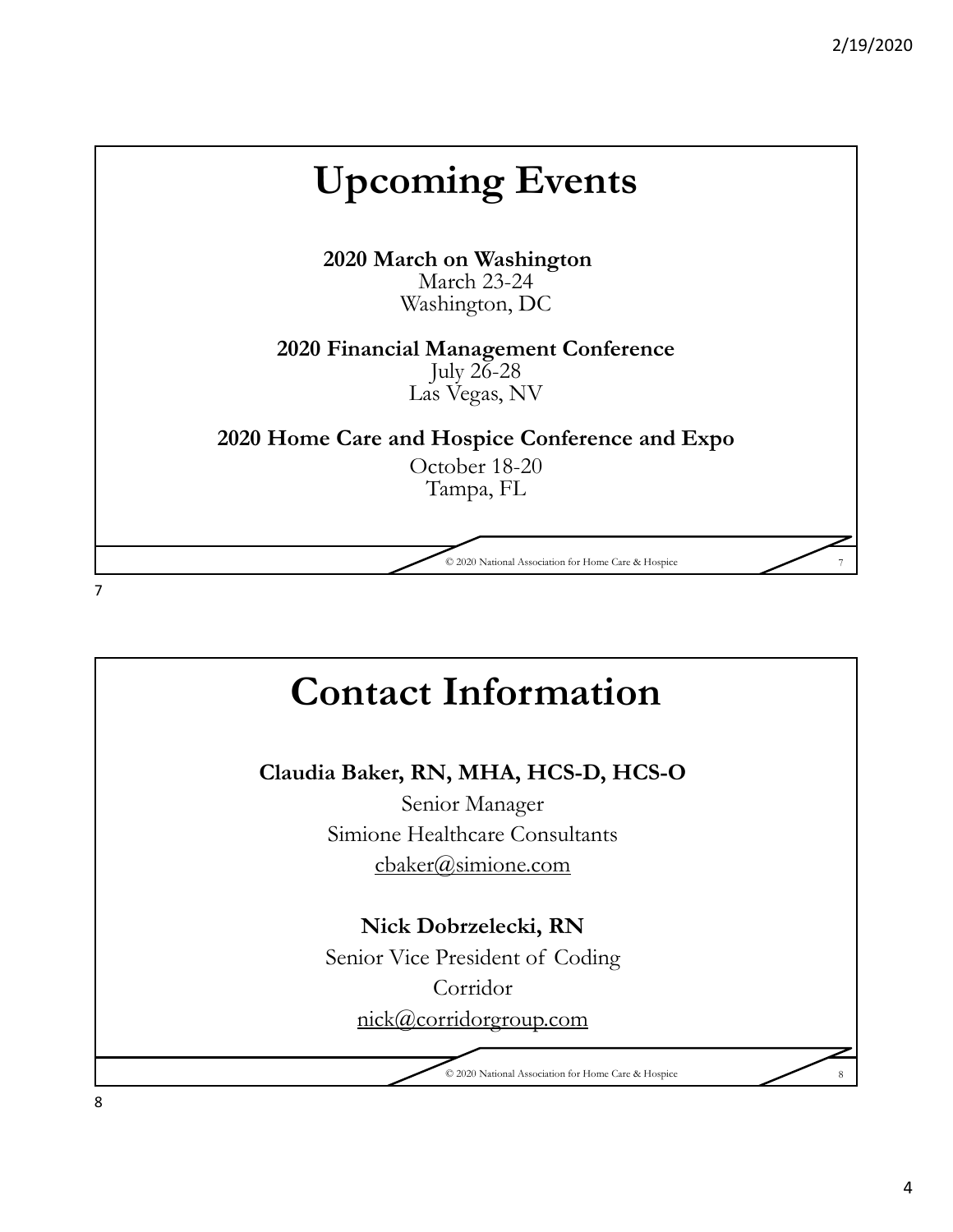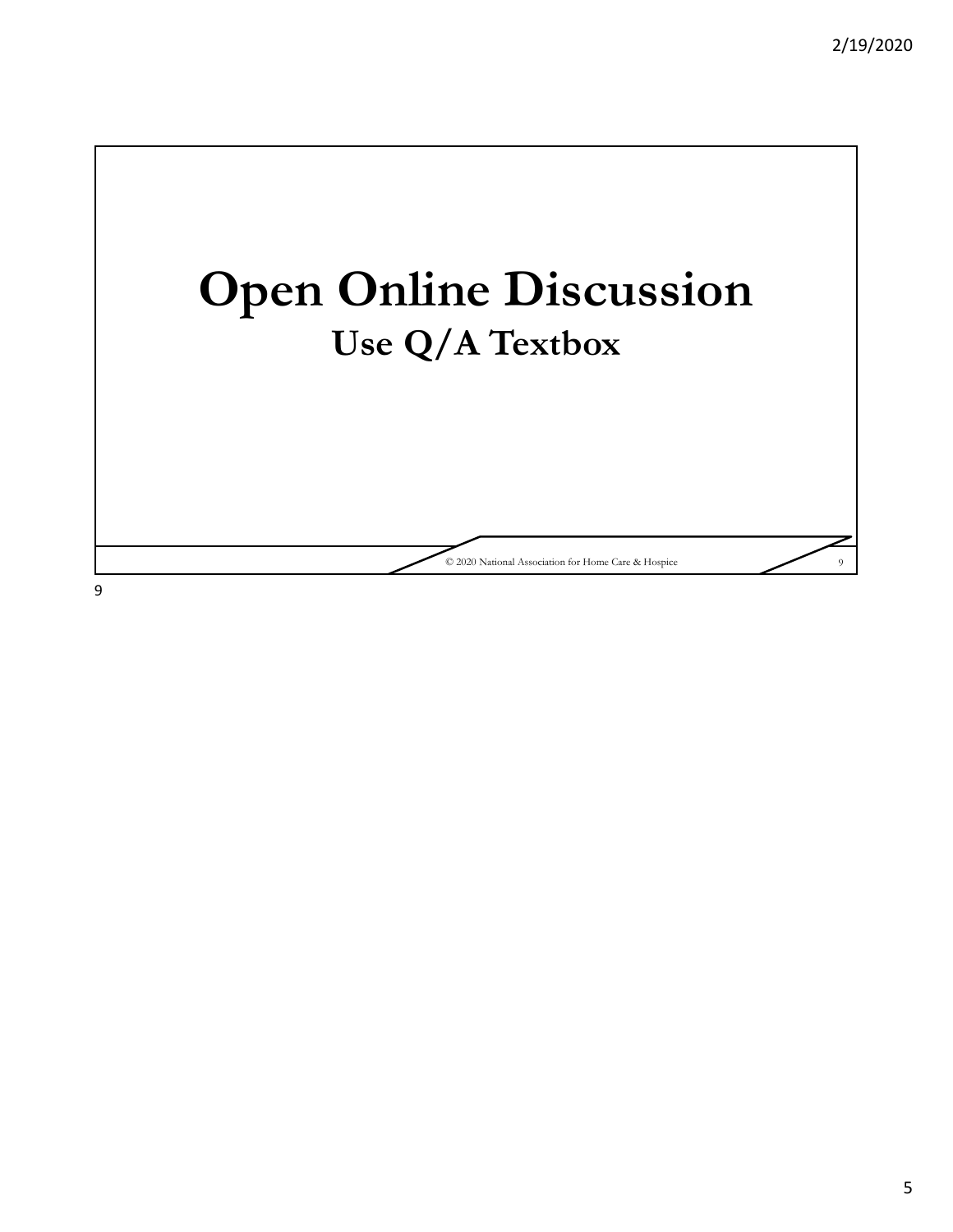

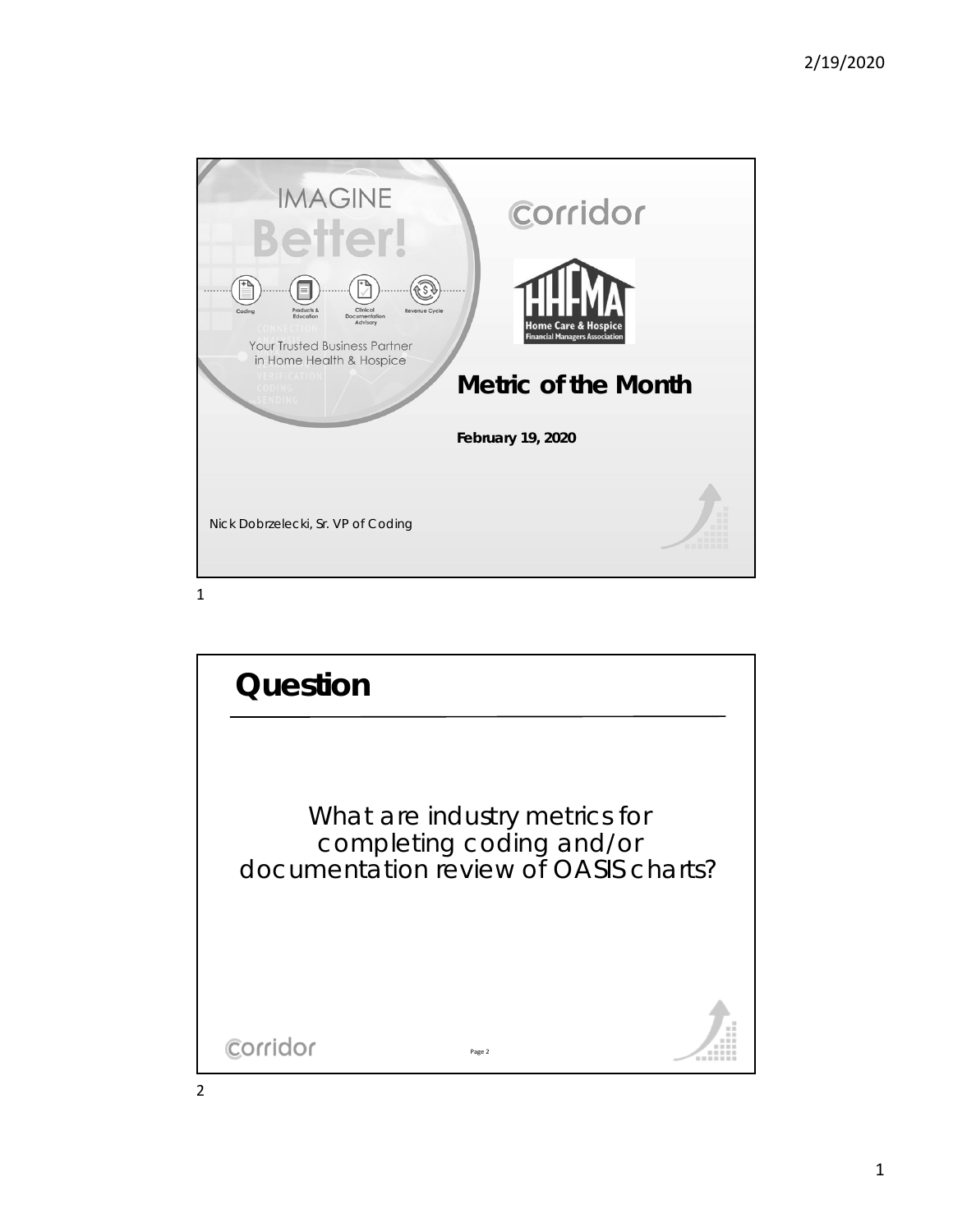#### **Terminology DTE – Date to Enter**  Time from the assessment to ready for coding **TAT – Turnaround Time**  Time to complete coding and/or documentation review and send back to clinician for approval **TAT with Problems –** Time to complete coding and/or documentation review and send back to clinician for approval however there was a delay because the clinician needed to be queried to clarify documentation Corridor Page 3



4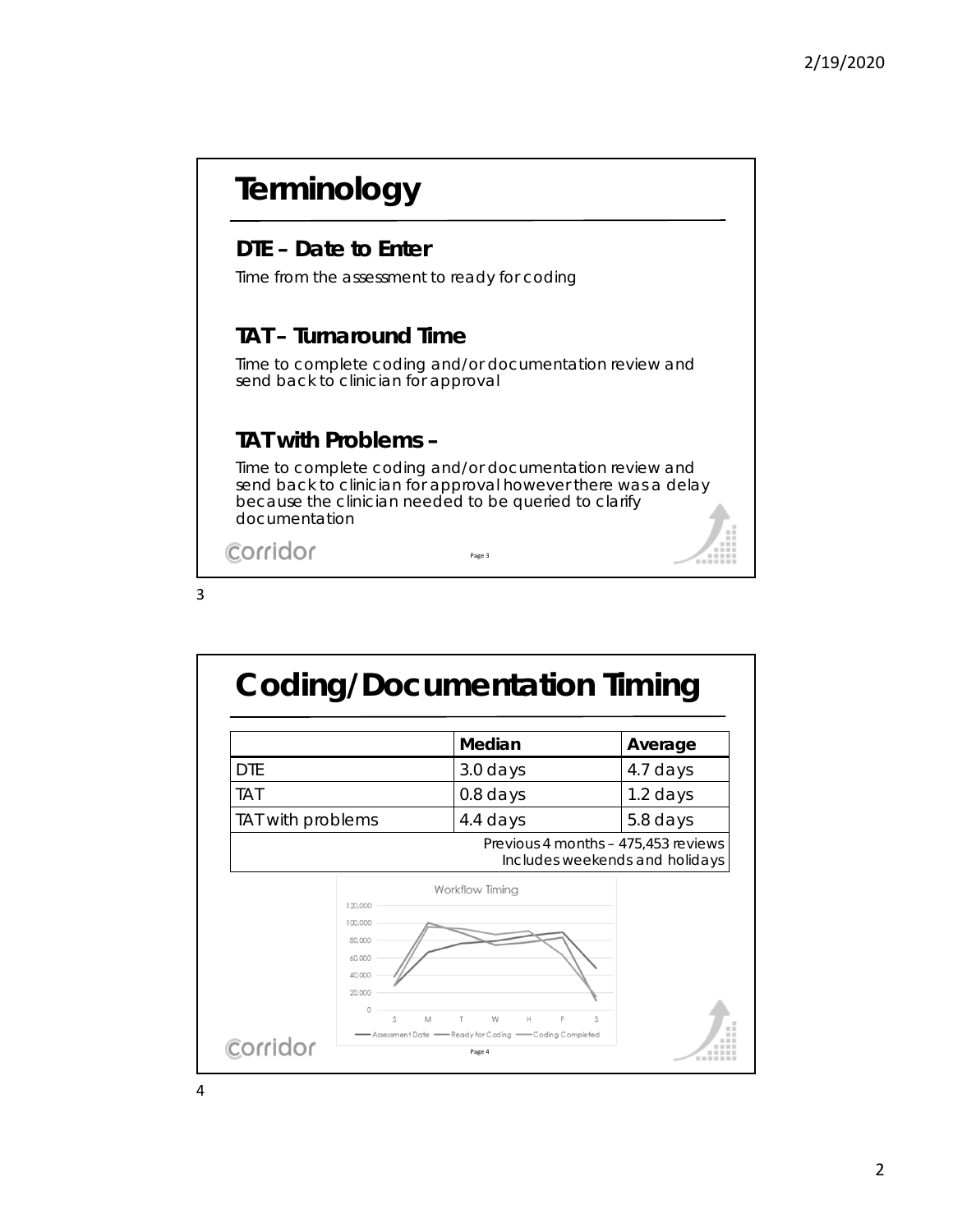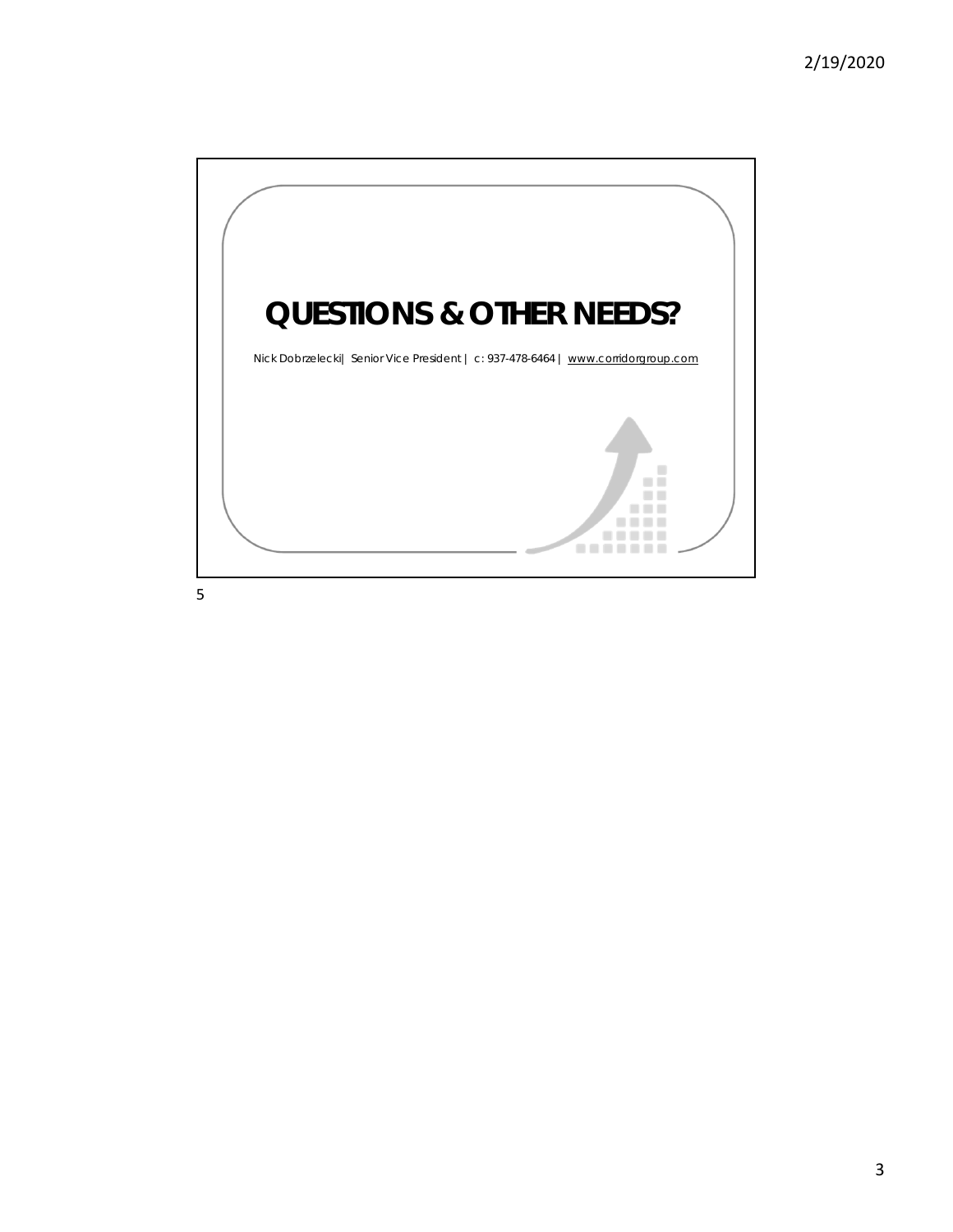

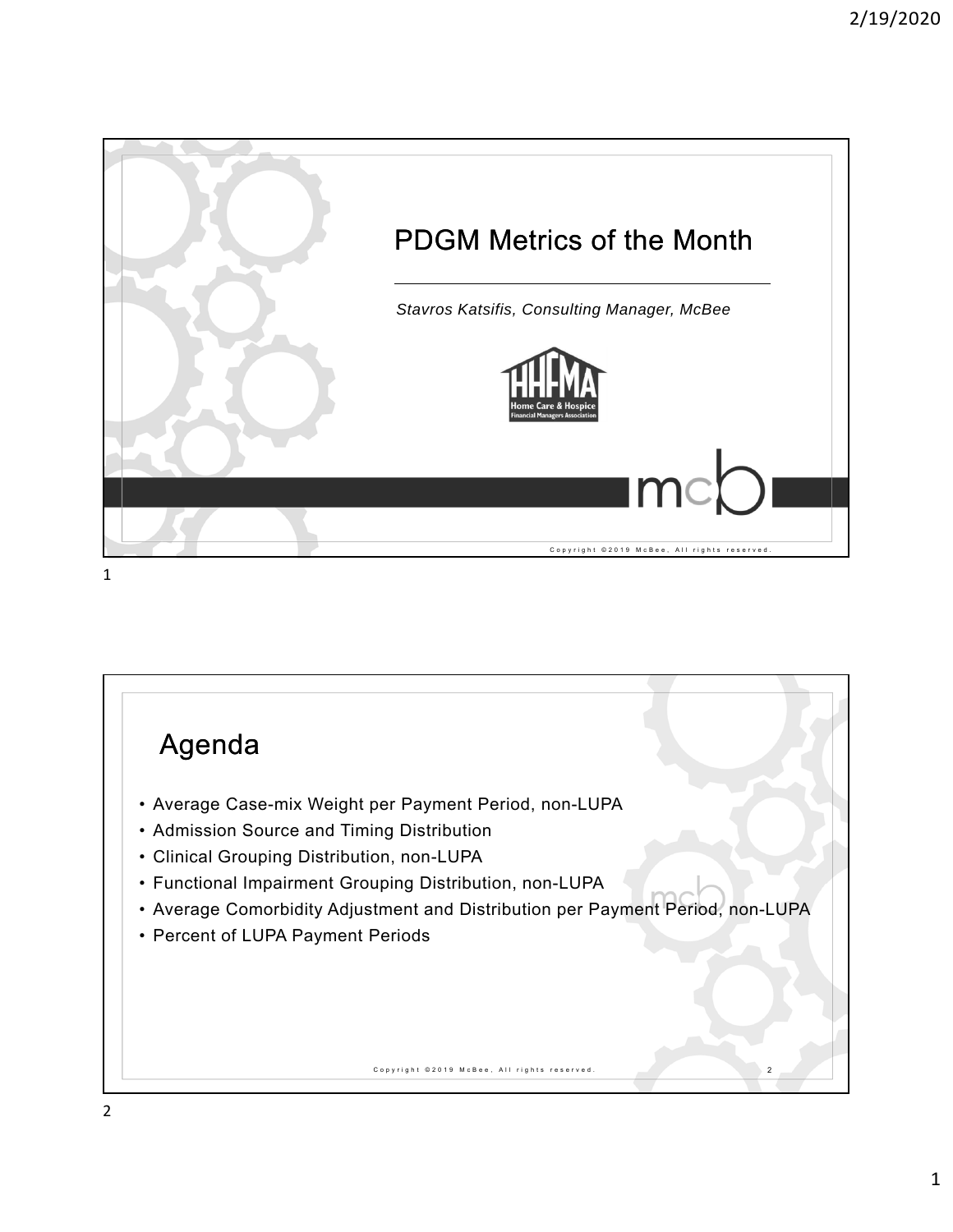

3

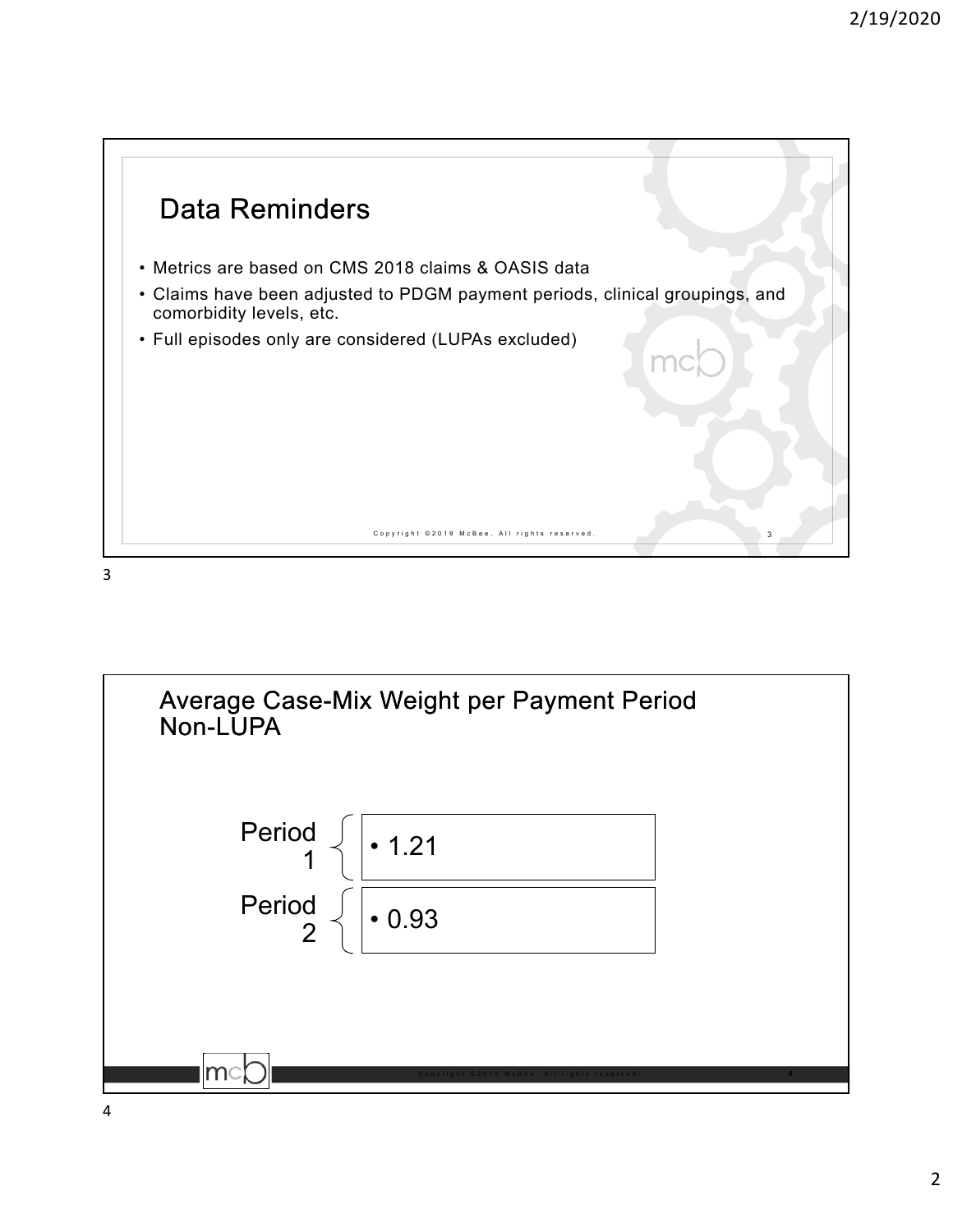### Admission Source and Timing Distribution

| <b>Admission Source</b> | <b>Timing</b> | Period 1 | Period 2 |
|-------------------------|---------------|----------|----------|
| Institutional           | Early         | 30.72%   |          |
|                         | Late          | 6.91%    | 5.34%    |
|                         | <b>Total</b>  | 37.63%   | 5.34%    |
| Community               | Early         | 22.31%   |          |
|                         | Late          | 40.06%   | 94.66%   |
|                         | <b>Total</b>  | 62.37%   | 94.66%   |

5

 $|mc|$ 

### Clinical Grouping Distribution, non-LUPA

| <b>Clinical Grouping</b>       | <b>Percent of Total Periods (Revenue Rank)</b> |
|--------------------------------|------------------------------------------------|
| <b>MMTA Cardiac</b>            | 22.21% (8)                                     |
| MS Rehab                       | 18.76% (3)                                     |
| Wounds                         | 11.90% (1)                                     |
| Neuro Rehab                    | $9.92\%$ (2)                                   |
| <b>MMTA Respiratory</b>        | $9.34\%$ (9)                                   |
| <b>MMTA Endocrine</b>          | $7.50\%$ (5)                                   |
| <b>MMTA Infectious Disease</b> | $4.49\%$ (7)                                   |
| MMTA GI/GU                     | $4.52\%$ (6)                                   |
| <b>MMTA Surgical</b>           | $3.69\%$ (4)                                   |
| <b>MMTA Other</b>              | $3.17\%$ (10)                                  |
| <b>Behavioral Health</b>       | $3.14\%$ (12)                                  |
| <b>Complex Nursing</b>         | $2.34\%$ (11)                                  |
| <b>Total</b>                   | 100%                                           |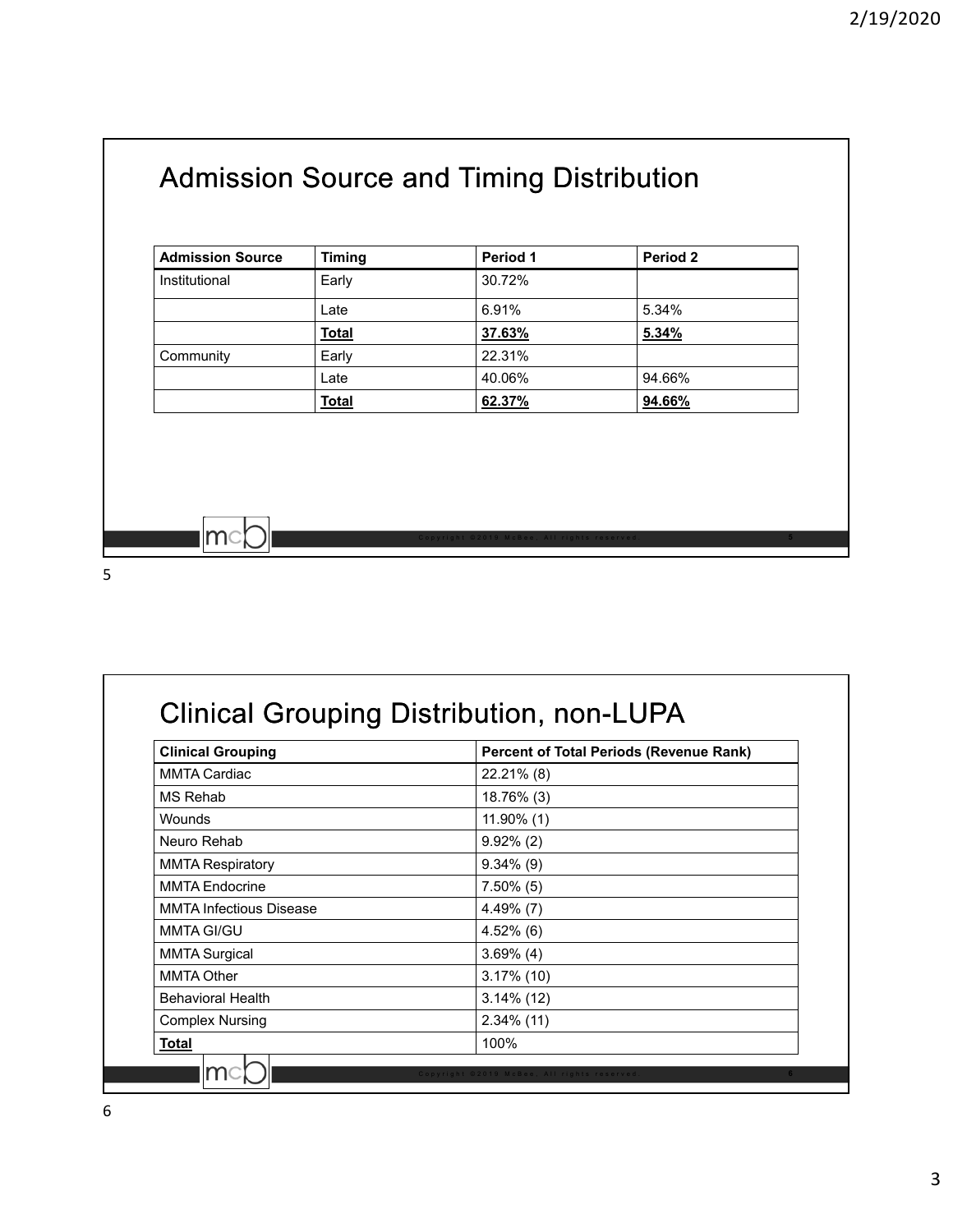

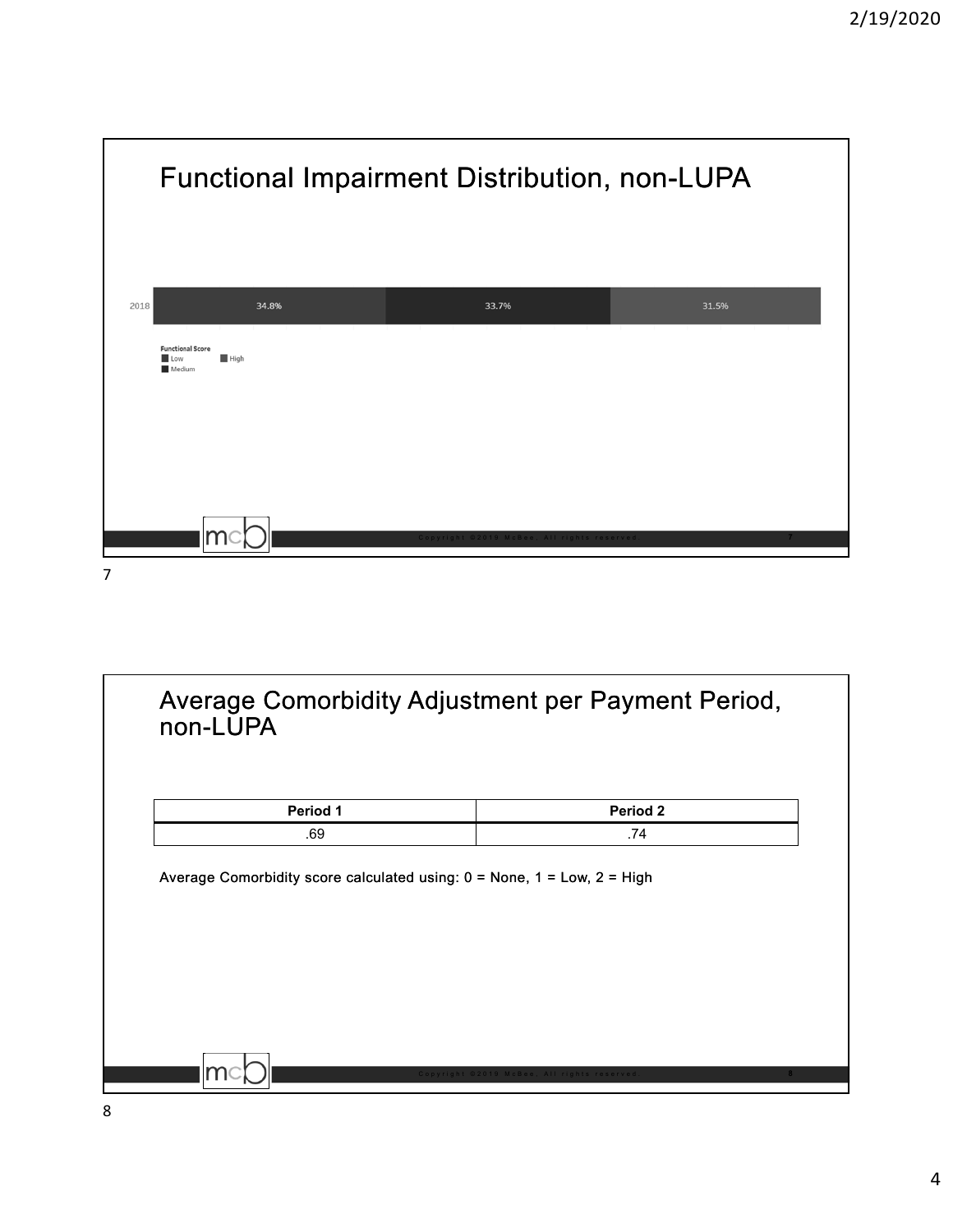| <b>Comorbidity Level</b> | Period 1 | Period 2 |
|--------------------------|----------|----------|
| None $(0)$               | 46.39%   | 42.86%   |
| Low $(1)$                | 37.95%   | 39.85%   |
| High(2)                  | 15.65%   | 17.29%   |
|                          |          |          |